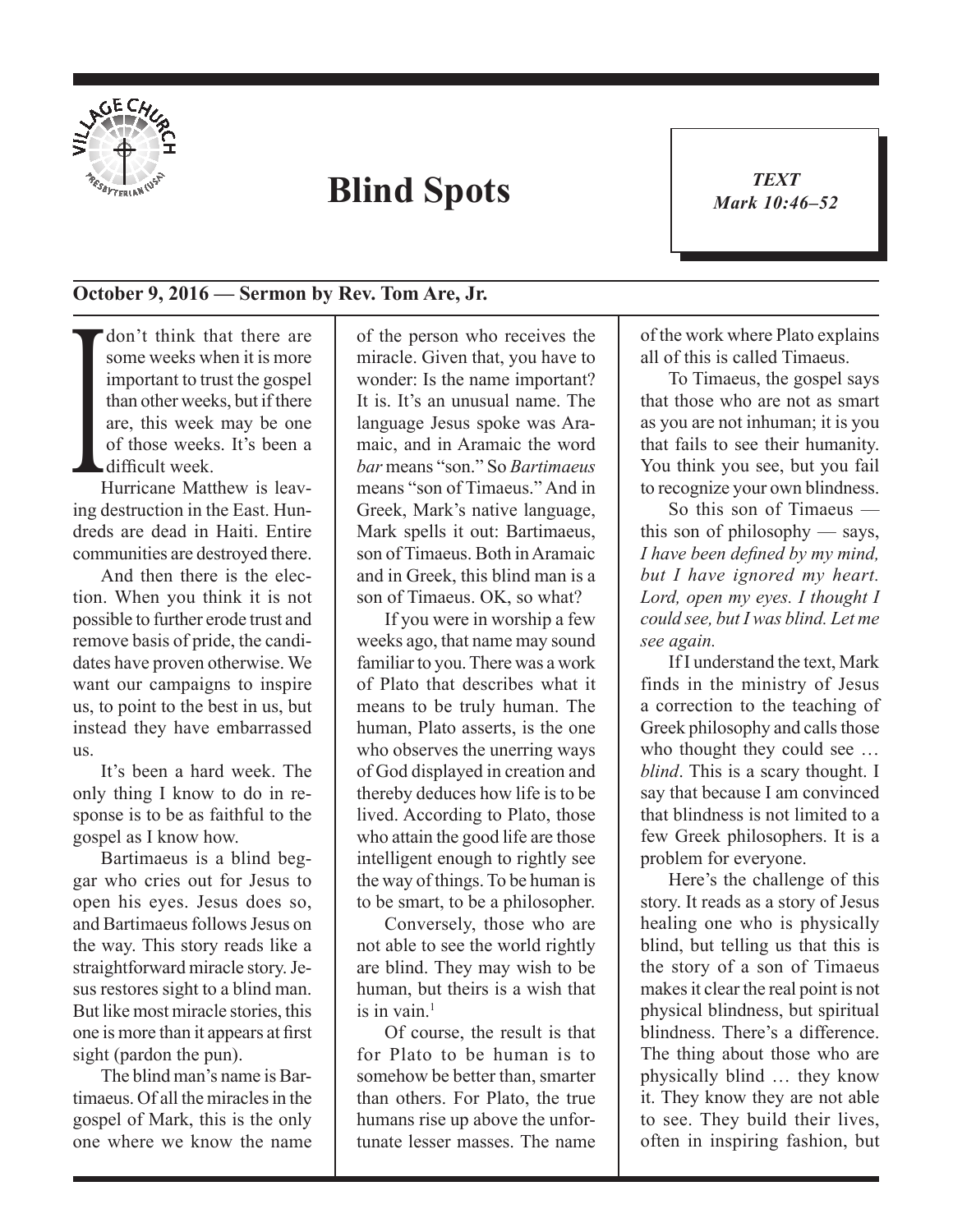2

they are always aware that they cannot see.

The thing about spiritual blindness is that we almost never know it. When we are spiritually blind, we think we see things clearly, and we are oblivious to that which we fail to see.

When our kids were young, I spent more than a few Saturday mornings watching 5- and 6-year-olds kick the soccer ball around the field. It is sort of "herd soccer." Every player on the field is within ten feet of the ball at all times. They just "amoeba" around.

For the parents, this seemingly simple game can be agonizing. We worry about the score. And parents worry about skill development. We worry about the score. We worry about the rules, and about that big kid on the other team. *I think that big kid is in second grade!* And did I mention, we worry about the score?

My friend Cheryl told me about a game that was particularly lopsided: 21 to 2, I think. On the way home, she said, "Joey, Son, I'm so proud of you. You played hard, and you ran fast. It doesn't always work out. I'm sorry your team lost." The little guy had to be devastated. "I'm sorry your team lost, Son" — to which Joey said, "We lost?"

Sometimes it's hard to see, but every Saturday morning there are two games going on out there. There is the game the kids are playing. The parents, we think we see it, but we are blind to what is actually happening.

The thing about spiritual blindness is that you think you see things clearly. It seems to me that all around us are moments of spiritual blindness. We need Jesus to open our eyes. It has been that way for a long time.

Each year in officer training, we discuss a writing by an American theologian, James Henley Thornwell. Thornwell was the most significant theologian of the Presbyterian Church in the 1800s — a brilliant scholar and a faithful churchman.

In the winter of 1861, Thornwell joined others from the Church across the South to form what would become the Southern Presbyterian Church. The country was split North and South, and the Church was as well. The Southern Church taught me the faith. It was formed in Augusta, Georgia, in December 1861. Church leaders gathered to address the presenting issue of the day. They explained how owning slaves created no conflict with following Jesus Christ.

Thornwell said, "There are many rights which are owed to other people: the English, the French and the slave master, for example, but not the slave because God had not fashioned the slave to meet the responsibilities that accompany these rights." It's the way God planned it.

Thornwell further argued that slavery was a matter for the state, and the Church had no right to comment on it."<sup>2</sup>

This was the most significant moral issue in our nation's history, and Presbyterians said, God has no interest in this. Because this is a matter of the state, it is "beyond our sphere" as the Church<sup>3</sup>

Like Bartimaeus, they were blind. The most devastating blindness is that which occurs when we think we see things clearly, and we have no idea what we have failed to see.

Her name was Mrs. Dorthea Johnston. She was an African American woman, I imagine in her late 60s. I met her within the first year of my ordination — 1986. We served on a Presbytery Committee together. She said, "Rev. Are, my name is Mrs. Dorthea Johnston<sup>"</sup>

I said, "Dorthea, please call me Tom."

She said, "Please call me Mrs. Johnston."

I thought, "My, my! We can be more friendly than that." I thought she was a bit standoffish. But Mrs. Johnston it is.

I later learned I was blind to something. You see, she and I had not shared the same history, so we saw some very basic things differently. What I did not and still cannot fully understand is what it means to be a full-grown woman and to be called "girl"; or for her husband, as an adult, to be publically called "boy." When that is your history, what does it mean for a young 26-year-old white man to presume to call her Dorthea? I thought I was being friendly. But I learned I was touching a place that had decades of memory and hurt — and to that hurt, I was blind.

I am Bartimaeus. We all are. Seldom do we have the capacity to fully appreciate the hurt of others, particularly when those others are not like us.

I think that is why racism is so difficult. I don't know many